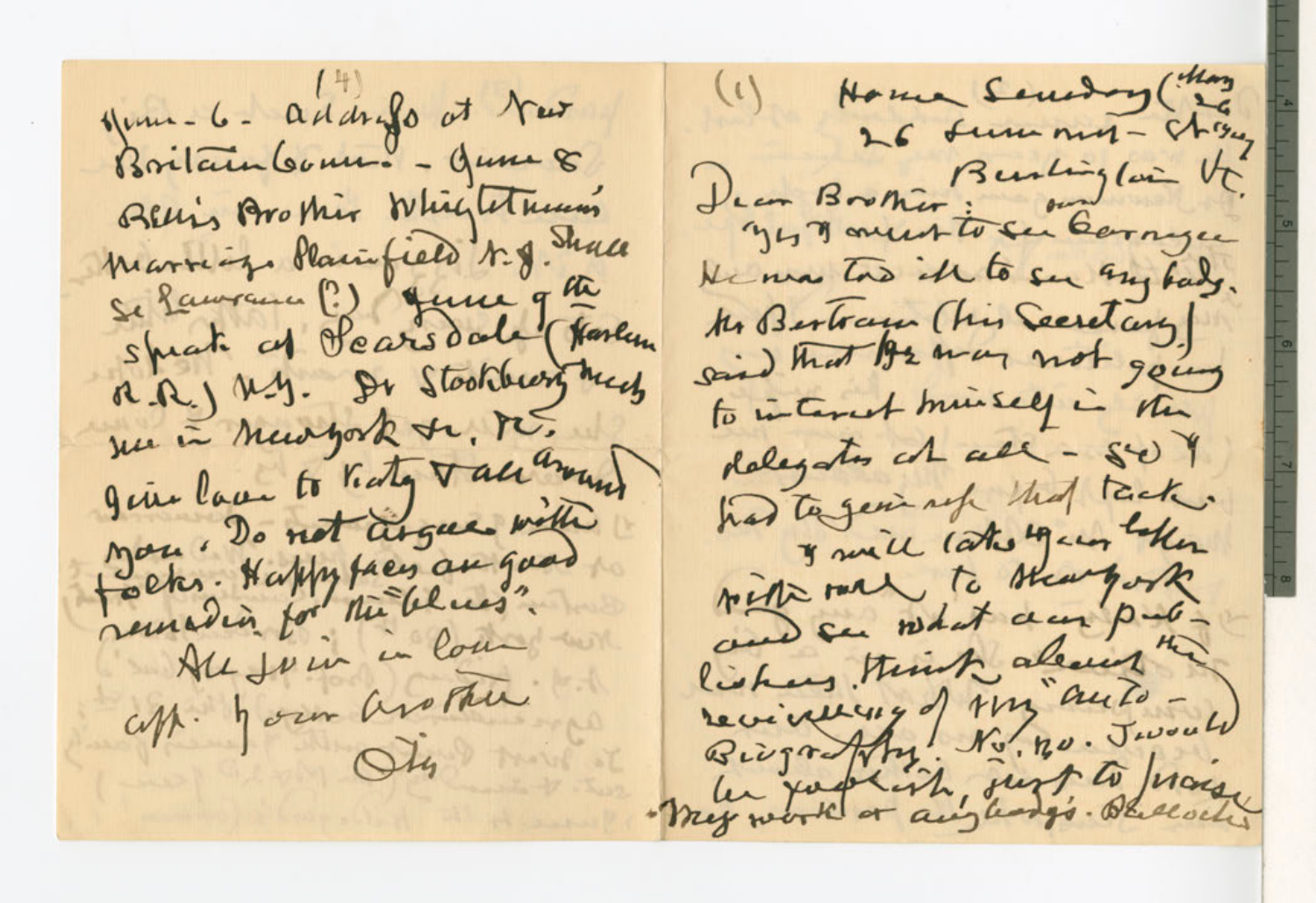death came suddenly at last. He was 10 years my Selecar Dr Newman gain time a high. Sycapement de Min Kashifal Me. My personal relation - I have tus political defense a man prainly into wards. Ris nife (de et as a stamme ) sot mean nu but left before My adding Mayor Mi Olkan red. Ty hes. If Kaly has with any good motive" Ske is in a big company. What then will our sino; when the pardous, the

pardame. He is Such a Big Savoir, that I favory her can trust him in all gir dezzu na little better Sito up seen day, latter little of maits of marks - We hope She will get Stronger & Come Journ Hain by V by. 1) have geoggements - Jouannes New york (30 th); Borden lady A.g. freday (Arof. grayag. Gal) agreemention (botter) the 31st; Je west Parist with James facily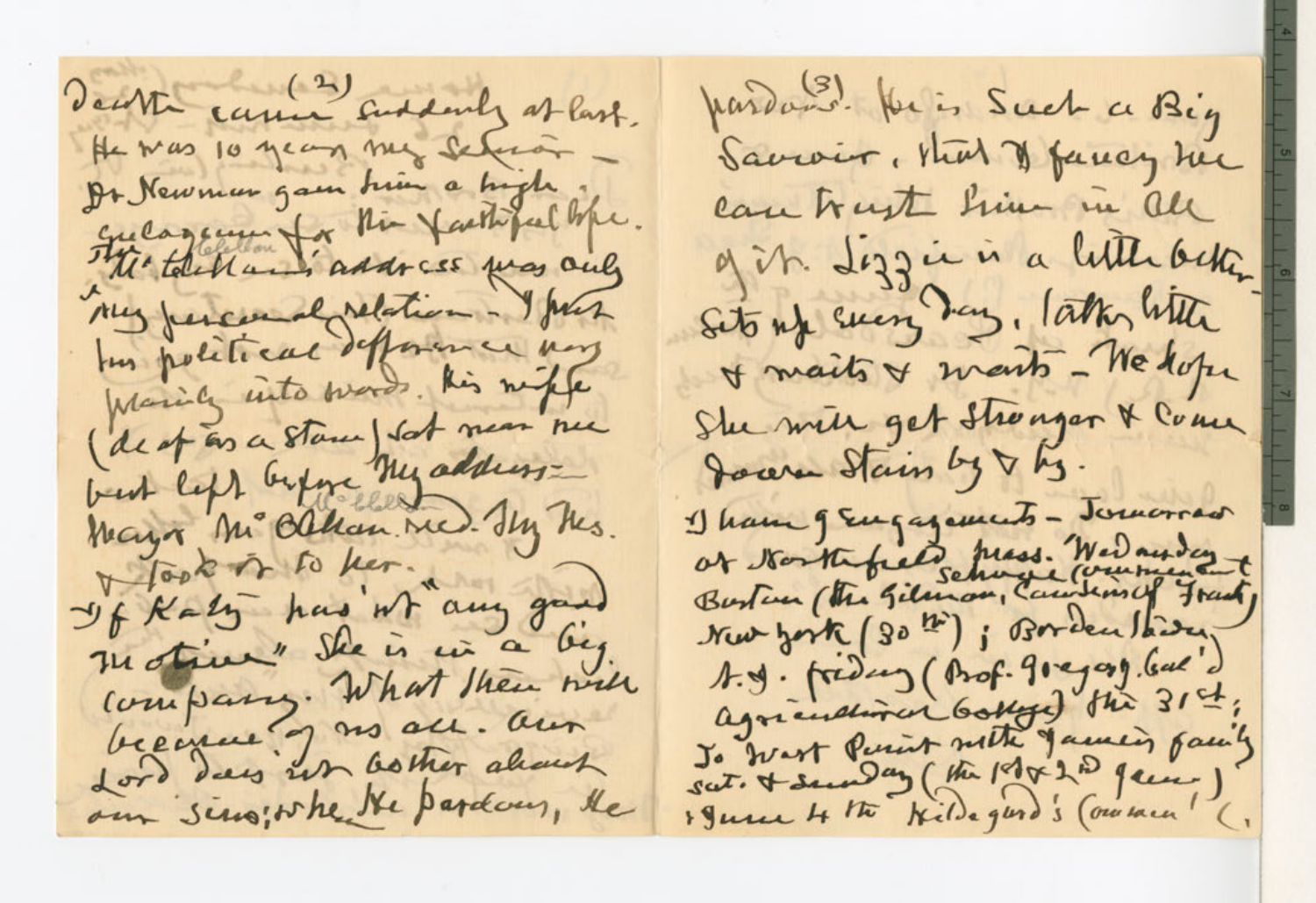|  |  | 5/26/1907 |  |  |  |  |
|--|--|-----------|--|--|--|--|
|--|--|-----------|--|--|--|--|

CHH-283

Burlington, VT

To: Gen. C. H. Howard

Glencoe Illinois

Home Sunday May 26, 1907 26 Summit St. Burlington Vt.

Dear Brother:

Yes I went to see Mr [Andrew] Carnegie. He was too ill to see anybody. Mr [James] Bertram (his Secretary) said that he was not going to interest himself in the delegates at all, so I had to give up that tack.

I will take your letter with me to New York and see what our publishers think about the <revisiting> of my "Auto-Biography". No. No. I would be foolish, just to praise my work or anybody's.

[Rufus] Bullock's death came suddenly at last. He was 10 years my senior. Dr. Newman gave him a high encomium for his faithful life. Then McClellan's address was only very personal relations. I put his political difference very plainly into words. His wife (deaf as a stone) sat near me but left before my address. Mayor [George B.] McClellan [Jr.] rec'd my Ms. & took it to her.

If Katy hasn't "any good motive" she is in a big company. What then will become of us all. Our Lord does not bother about our sins; when He pardons, He pardons. He is such a Big Saviour, that I fancy we can trust him in all of it. Lizzie is a little better - sits up every day, talking little & waits & waits. We hope she will get stronger & come downstairs by & by.

I have 9 engagements - tomorrow at Northfield Mass. Wednesday Boston (the Gilman School Commencement <Custodians> of <Trust>) New York (30th); Borden Sunday N.Y. Friday (Prof. Gregory Col'd Agricultrual College) the 31st; To West Point with James' family [Otis' son] Sat. & Sunday (the 1st & 2nd June) & June 4th Hildegard's [James' daughter] Commenc; June 6 - Address at New Britain Conn.; June 8 <Reus's> Brother Whightman's marriage Plainfield N.J. Shall see Lawrence (?) [Lawrence Riggs Howard was Charles' son and was living in Plainfield] June 9th speak at Scarsdale (Harlem R.R.) N.Y. Dr Stookberry meets me in New York &c &c.

Give love to Katy & all around you. Do not argue with folks. Happy faces are good remedies for the "blues".

All join in love. Aff. your brother

**Otis** 

[Envelope] Gen. C. H. Howard Glencoe Illinois

[Postmark] Burlington, VT. May 27, 1907, 7 AM

[Written faintly on the envelope] Preserve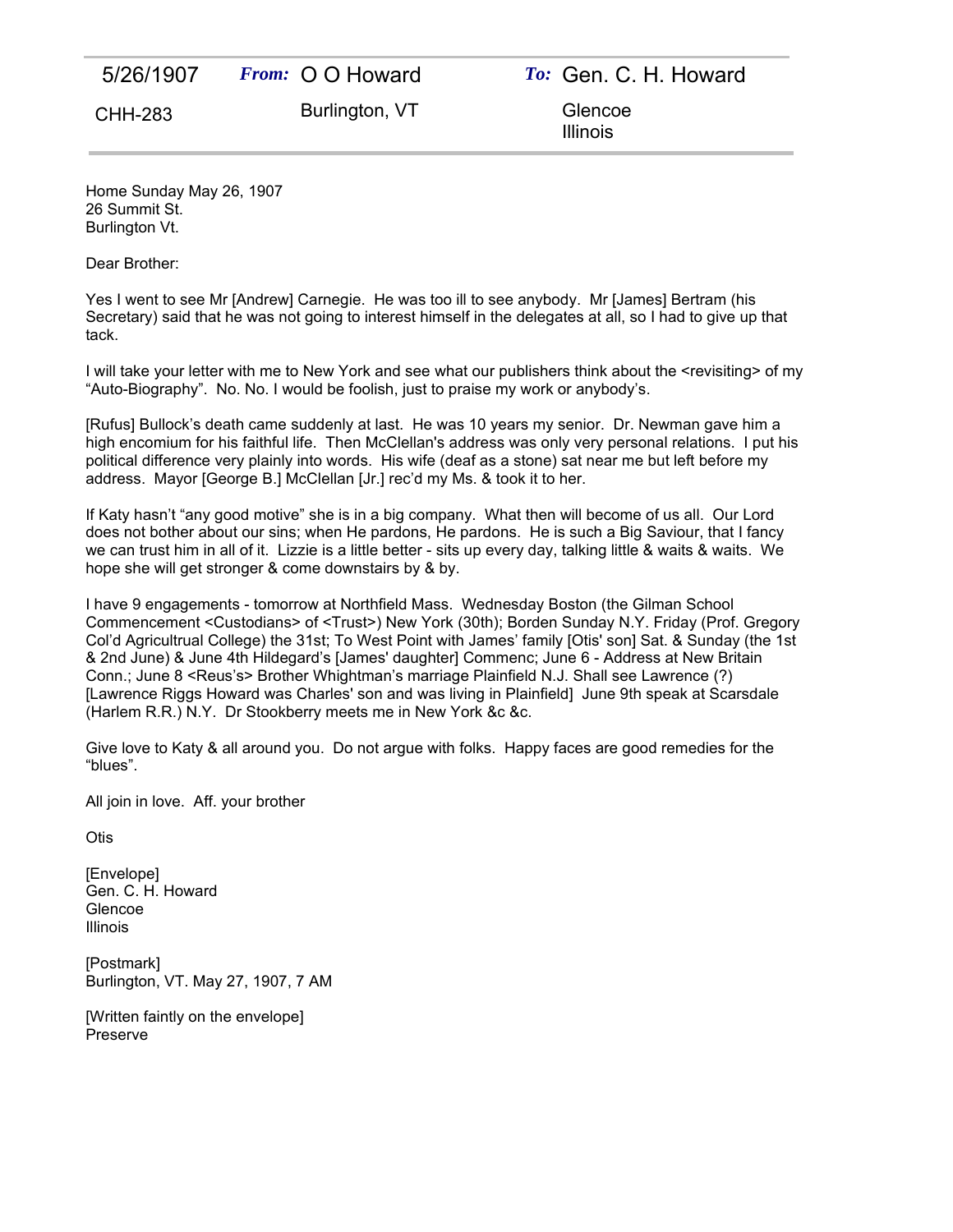## Headquarters Union Veterans Union

Division of Nebraska

MAJ. GEN. J. FRANCIS HOPPER. DIVISION COMMANDER BRIG, GEN. B. G. MCKENZIE. **BRIGADE COMMANDER.** COL. G. R. RATHBUN. ASST, ADJUTANT GENERAL.

512 BROWN BLOCK.

Omaha, Nebraska, Nov. 22, 1907

Gen. Charles H. Howard,

Chicago, Ill.

Dear Sir:

When the first information was sent to me last January in regard to House Roll #24544 introduced by Mr. Dawes of Ohio, in regard to placing all surviving volunteer officers of the Union Army on the retired list, I called a special meeting of the division officers of the Union Veterans Union, Division of Nebraska, and we formulated a letter directed to members of Congress from Nebraska, and also to J.A.T.Hull, Chairman House Committee on Military affairs.

I am enclosing you the replies I received from our Congressional delegation and assure you as far as the Union Veterans Union of this state is concerned, we are doing everything possible in influencing friends in regard to the passage of this bill.

I expect to call a meeting of the state officers in the near future, in order to collect funds for the use of the finance committee. I would also state here, that the great majority of the boys here are poor and I cannot

when the brill system the art material system was contact in use of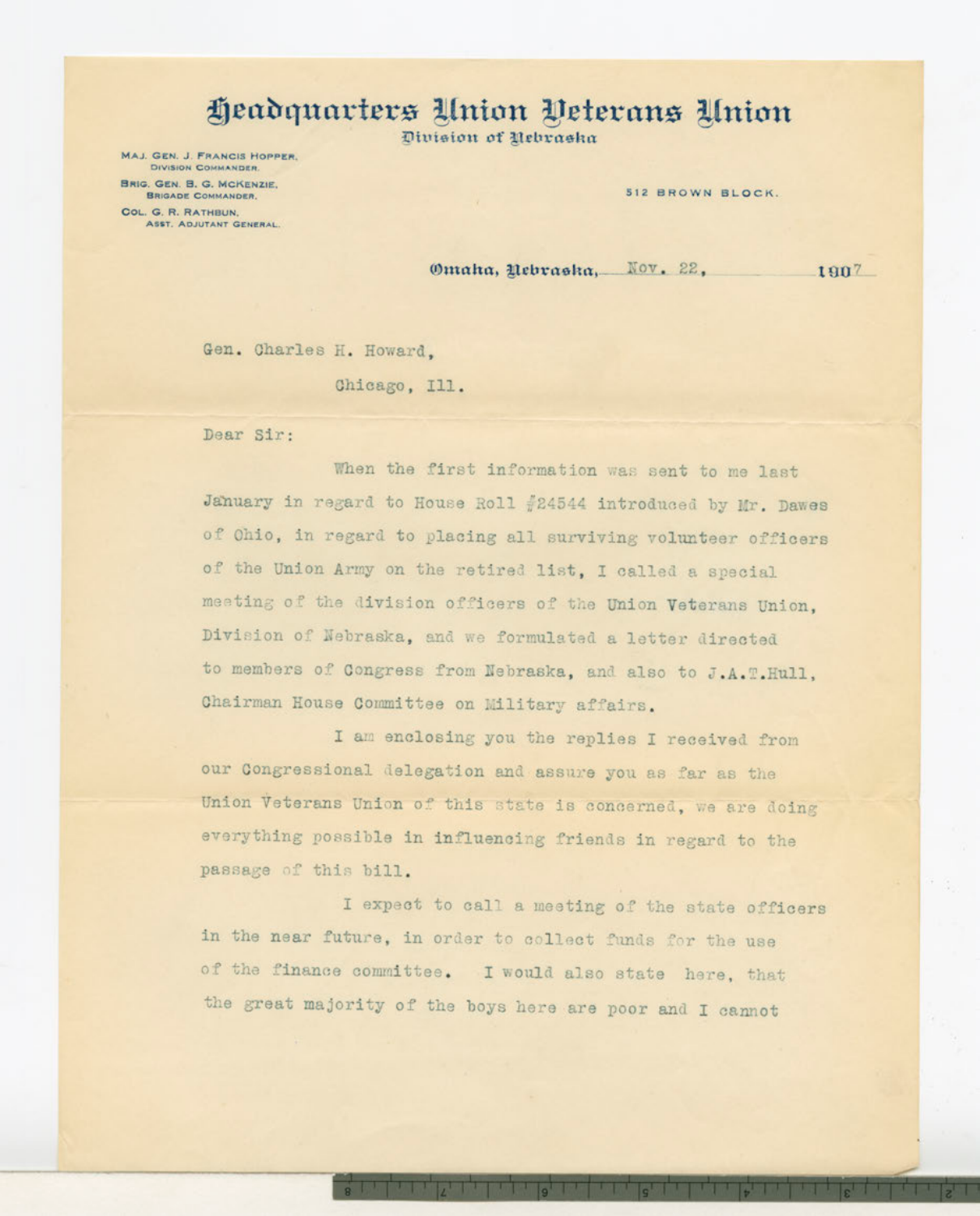## Mendunariers Union Ueterans Union

odenvois la noisbuit

MAL GEN & THANGIS HOPPER

OOL W. WATHERS .

Outche, Rebreath, Nov. 28, VDRI

> Con. Charles H. Hower . III yogasidd

> > puil ysed

That the first information was new to me in sewed all we benubertat Mebit flog escol of braset af grandet synchic restaulov anivivum lis antosin of brager al , oldo lo Dilocon a bottan I bott bethiem edi mo murt noinu odl To , noind enameded noind ed: le sveelle notairib ont le publops hotosylb nettel a betainmyol ow has , standed to moletti , IInn. T.A. 5 of oals and , siasided moth second to success of .anistis gratifik mo soft mano savod namniado

this aun as cheminones of which said to modul anouncer means eth of brager at shaelth galanesitat at eldisang gaintyreve affid nidd to spensed

not beviseen I asilget add not antacione mad

ose off and sharp doelloo of sebto at ,enniut team ent at dadd , anad adala osla himos I destihumoo annamil add to

فللمستعاظ والمستوات والمستعمل والمستعاد والمستعاد المستوات والمتواصل

 $\epsilon$  ,  $\frac{\partial}{\partial t}$ 

x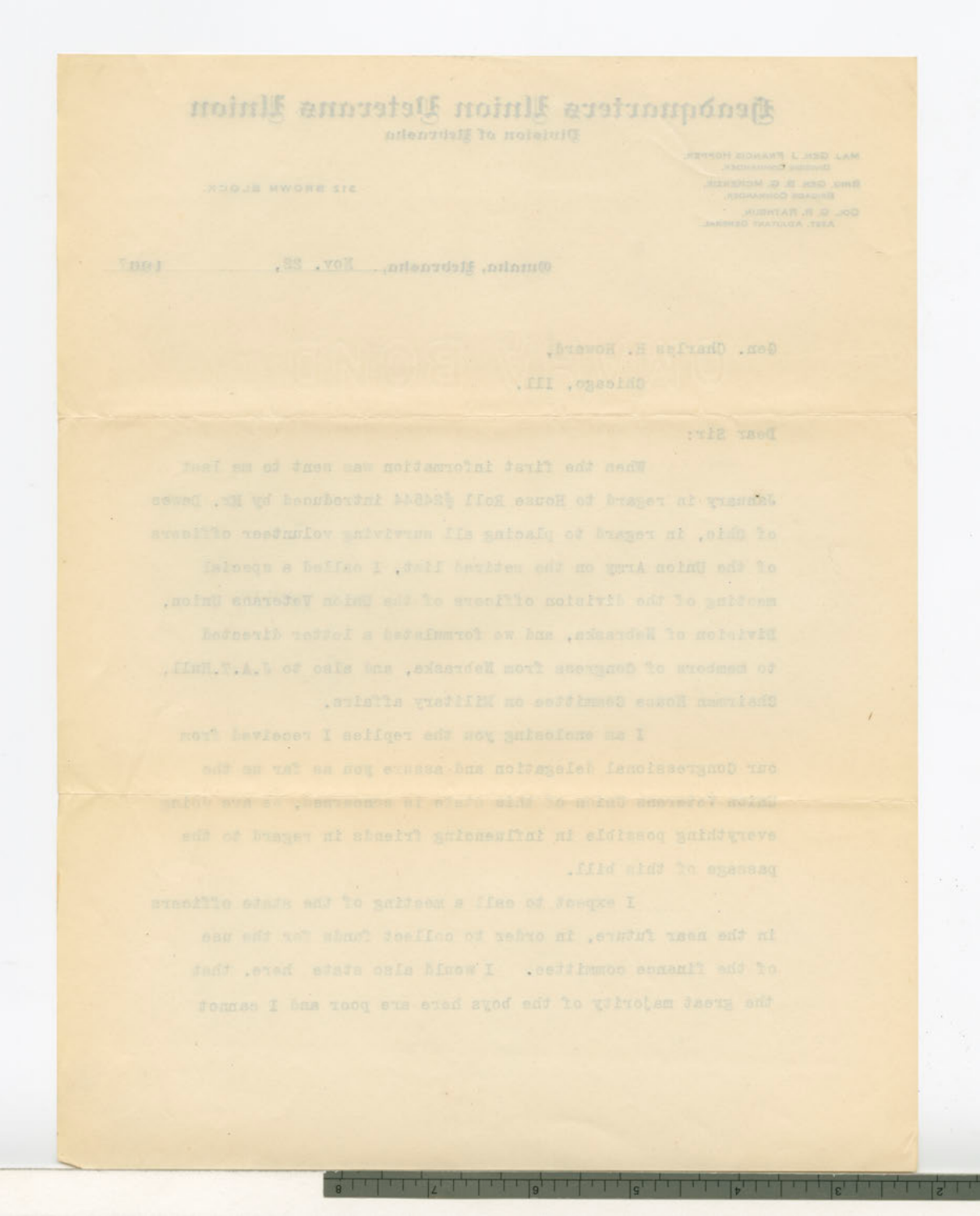## Headquarters Union Peterans Union

Division of Nebraska

MAJ. GEN. J. FRANCIS HOPPER. DIVISION COMMANDER. BRIG. GEN. B. G. MCKENZIE. **BRIGADE COMMANDER.** COL. G. R. RATHBUN. ASST. ADJUTANT GENERAL.

512 BROWN BLOCK.

Gmaha, Nebraska,

190

well say what amount may be collected, but whatever it is I will forward same to you in the near future.

Trusting that you will use every endeavor to have this bill passed, I remain,

Yours and F.C. & L.,

Fancis Happy

Division Commander.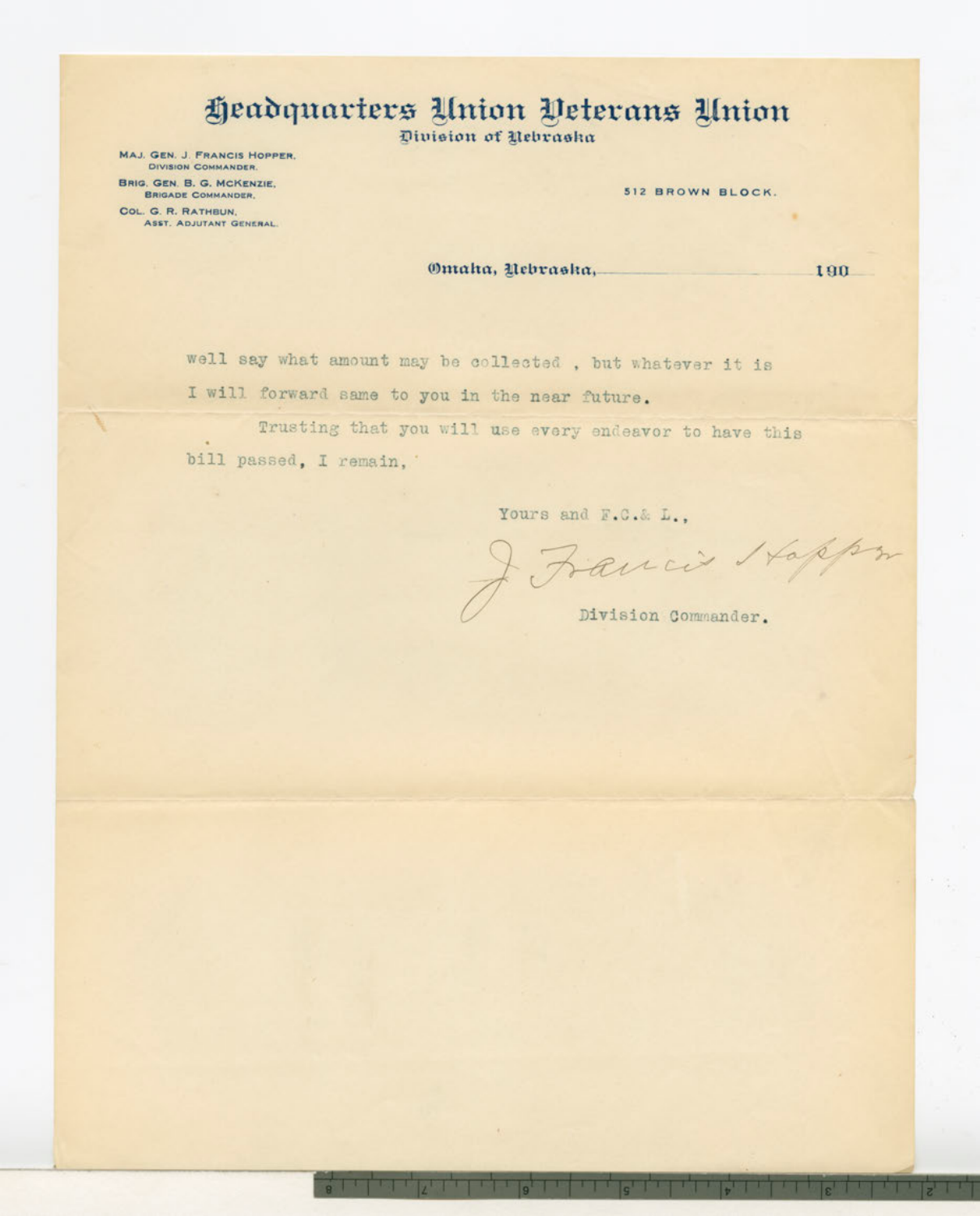## Hendymariers Union Deterans Union

ndenvdsif to moleiul@

HAL GEN. J. PIANCIS HOPPER BRIS, GEN B. G. MONENZIE, 

 $\sim$ 

A.

**SEPT** Cumina, Rebrasha,

> al ji tavetada dud . Sedbellop ed tan taunas dadw tes Ilow. . evalue wear ont at mog of seas beauto? IPRE I

bill passed, I rempts.

لتأميح المساويات والمساوي المسامر والمسامر والمسامر

... L.D.3 Sna stuoy

renns mar noralwid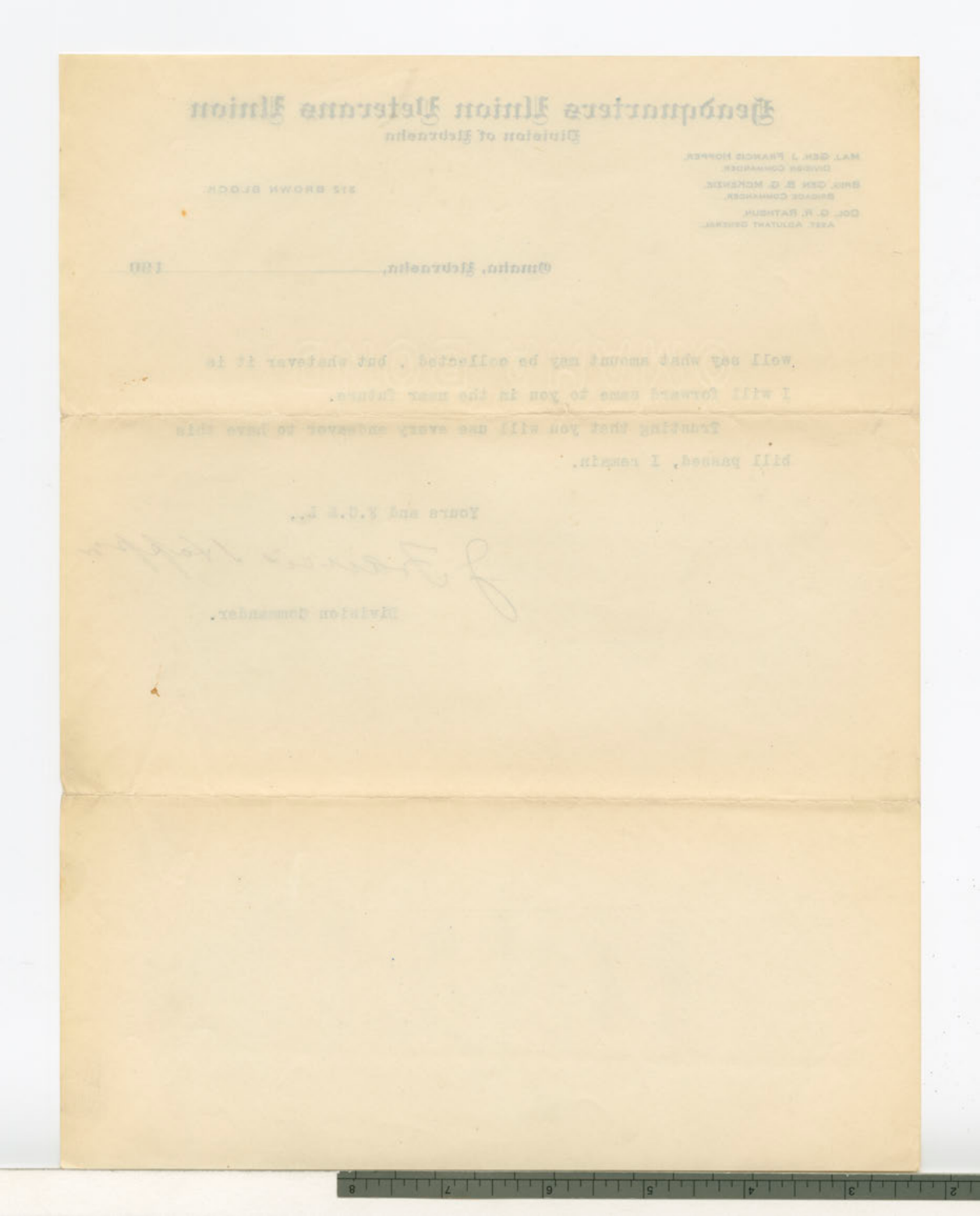| 11/22/1907     | <i>From:</i> J Francis Hopper                                                                                    | To: Gen. Charles H. Howard |
|----------------|------------------------------------------------------------------------------------------------------------------|----------------------------|
| <b>CHH-284</b> | <b>Headquarters Union</b><br><b>Veterans Union</b><br>Division of Nebraska<br>512 Brown Block<br>Omaha, Nebraska | Chicago, III.              |

[Letterhead] Headquarters Union Veterans Union Division of Nebraska 512 Brown Block Maj Gen J Francis Hopper, Division Commander Brig Gen B. G. McKenzie, Brigade Commander Col G. R. Rathbun, Asst. Adjutant General

Omaha Nebraska, Nov 22, 1907

Gen. Charles H. Howard, Chicago, Ill.

Dear Sir:

When the first information was sent to me last January in regard to House Roll #24544 introduced by Mr. Dawes of Ohio, in regard to placing all surviving volunteer officers of the Union Army on the retired list, I called a special meeting of the division officers of the Union Veterans Union, Division of Nebraska, and we formulated a letter directed to members of Congress from Nebraska, and also to J. A. T. Hull, Chairman House Committee on Military Affairs.

I am enclosing you the replies I received from our Congressional delegation and assure you as far as the Union Veterans Union of this state is concerned, we are doing everything possible in influencing riends in regard to the passage of this bill.

I expect to call a meeting of the state officers in the near future, in order to collect funds for the use of the finance committee. I would also state here, that the great majority of the boys here are poor and I cannot well say what amount may be collected, but whatever it is I will forward same to you in the near future.

Trusting that you will use every endeavor to have this bill passed, I remain,

Yours and F.C.&L. /s/ J Francis Hopper Division Commander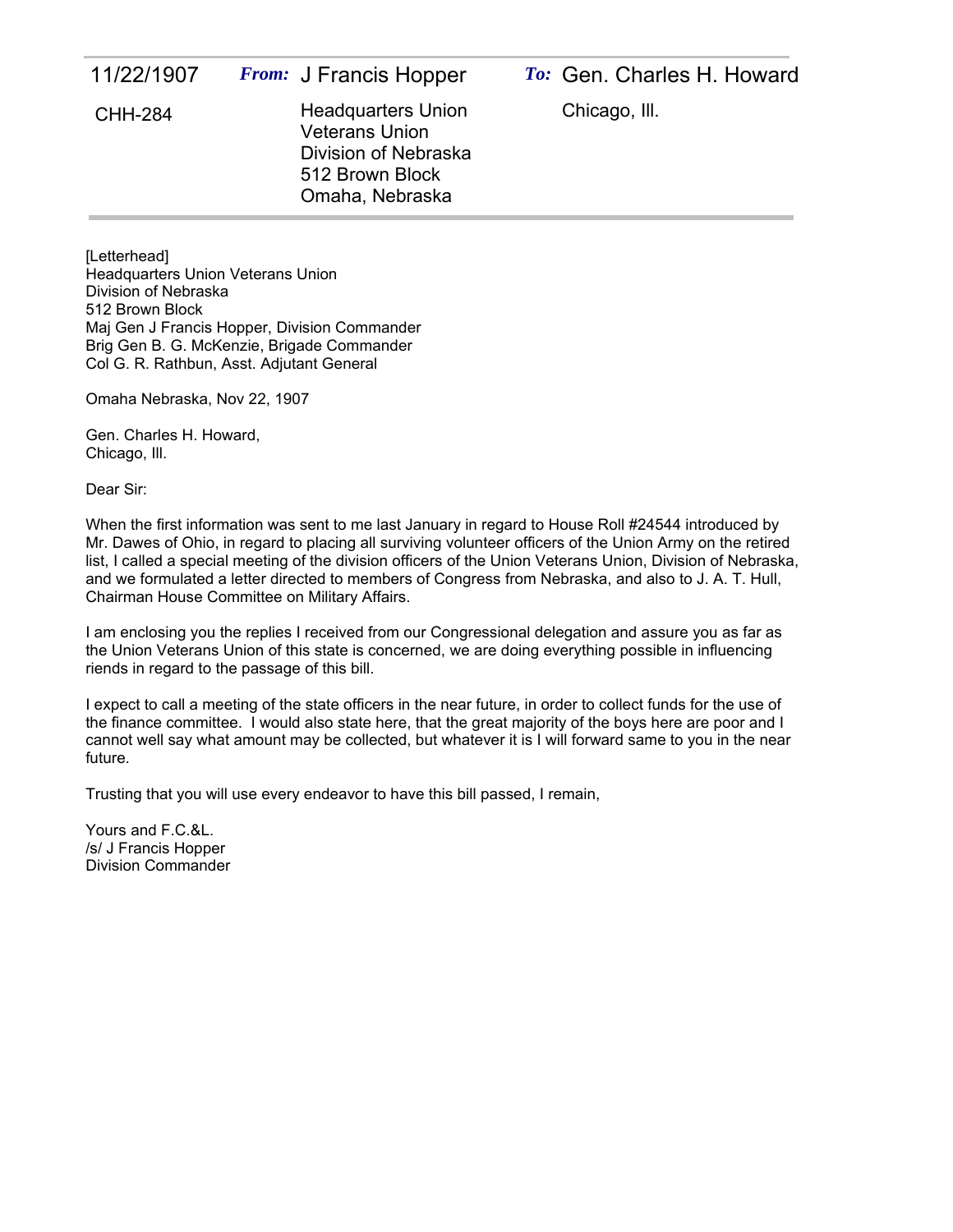W. B. LLOYD SEO. T. LLOYD GLENOAK FRUIT FARM AND POULTRY YARDS. KINMUNDY, ILLINOIS. Mc G. Howard Feb. 14. 1908 Chicago: Dear Mc: - Shad already learned this my mother some particulars of your and for one like me they fail wherly. In the matter of something for a memorial brokum let me off with just a few words and should They be amitted omitted in the makeah of the book to well. Thy Friend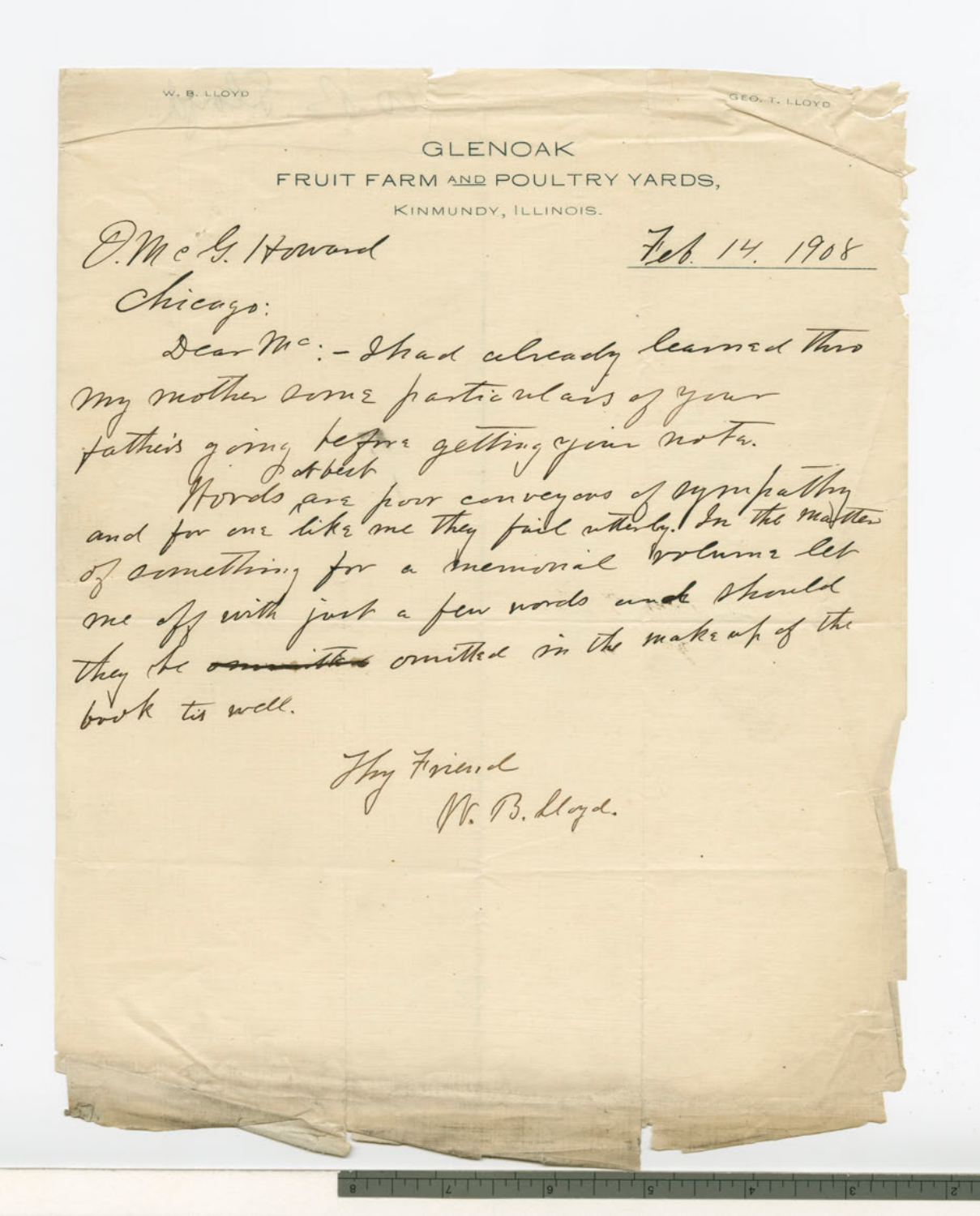Two B Sloyd GLENOAK FRUIT FARM AND POULTRY YARDS. KINNUNDY, ILLINOIS. Me F. Howard tol 14. 1908 Chicogo: Dear Me: - Ihad wheads learned there my mother ame partie at any of y father's going being getting your mother. fords are from conveyors of approperties memorie Wollains let availlain, for of with just a few words and should maisters mitted in the make of of the and book to well. Thy Friend M. B. Und.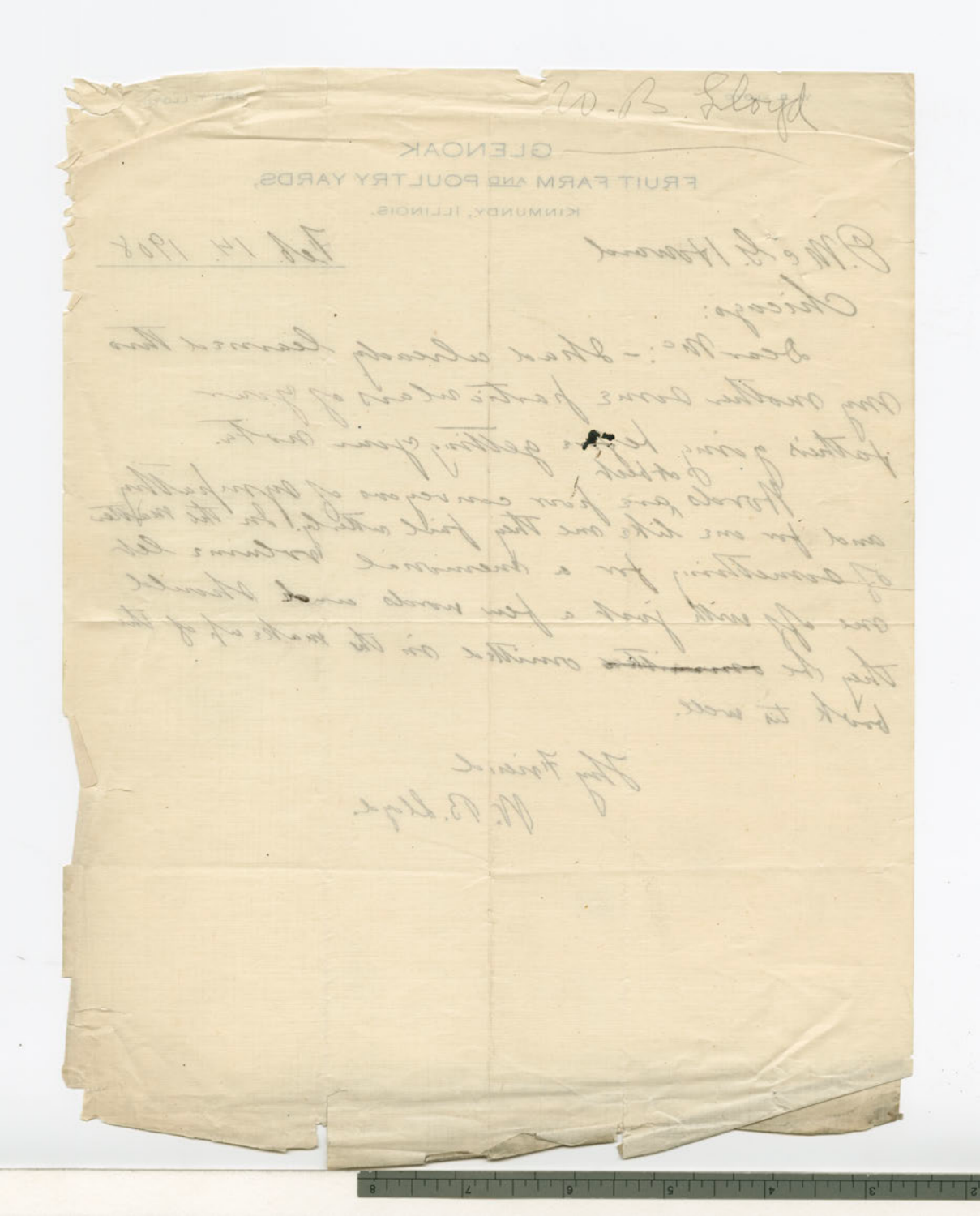| 2/14/1908 |  |  |  |
|-----------|--|--|--|
|-----------|--|--|--|

*From: W.B.Lloyd* 

To: O. McG. Howard

CHH-285

Glenoak Fruit Farm and Poultry Yards Kinmundy, Illinois

Chicago

[Letterhead] Glenoak Fruit Farm and Poultry Yards Kinmundy, Illinois W.B. Lloyd Geo. T. Lloyd

Feb 14, 1908

O. McG. Howard Chicago:

Dear Mc:

I had already learned thru my mother some particulars of your father's going before getting your note.

Words at best are poor conveyors of sympathy and for one like me they fail utterly. In the matter of something for a memorial volume let me off with just a few words and should they be omitted in the make up of the book tis well.

Thy Friend, W. B. Lloyd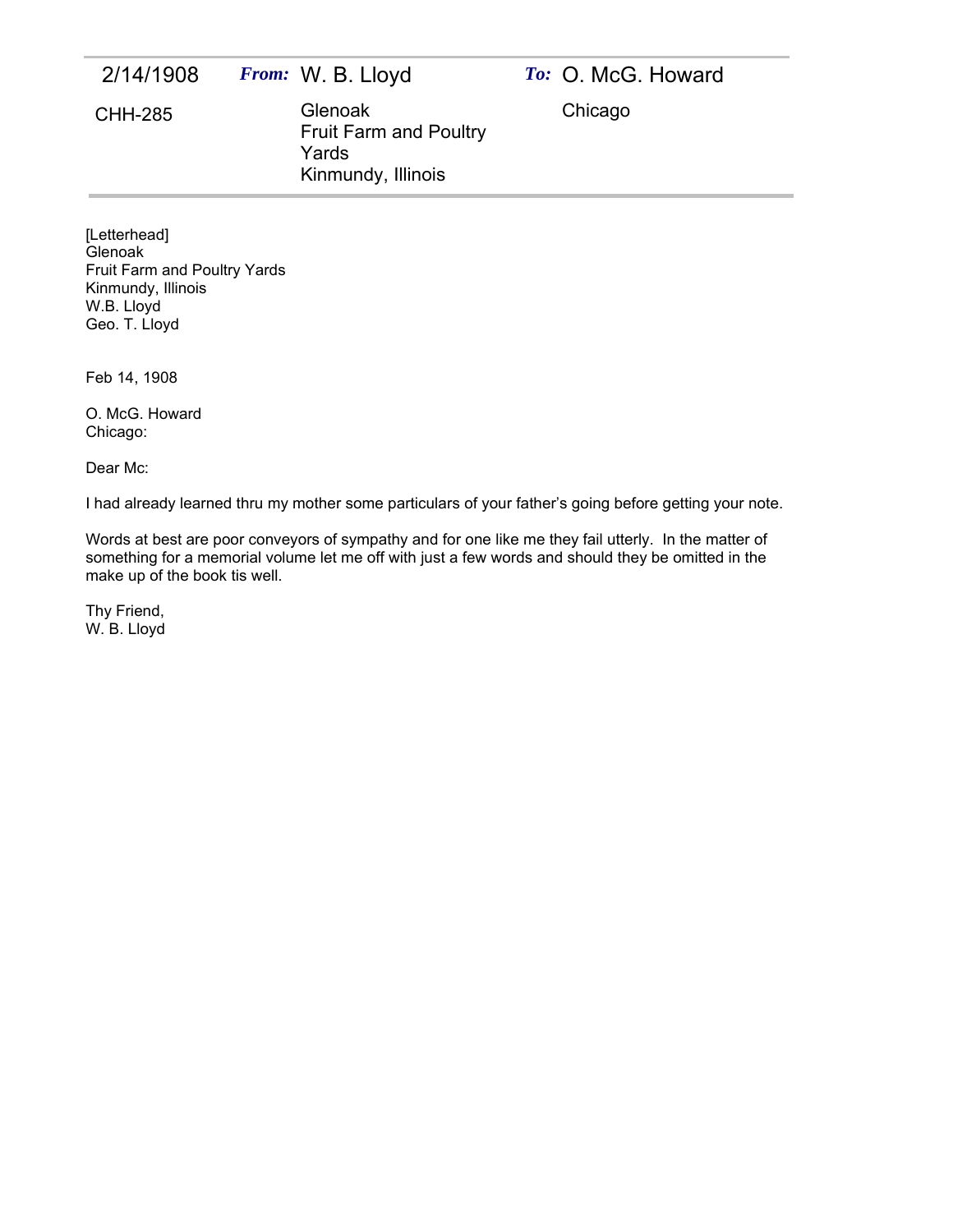$1 - 26 - 1910$ · Fair Oaks. Dear Me Little Lave cucleosing hermit the death of the beige of him sketch of my husband that you sever me, in redich 2 have made carrections. Also the day al Legion Memorial and extracts from one of sear-200 apperciative addresses made at the memorial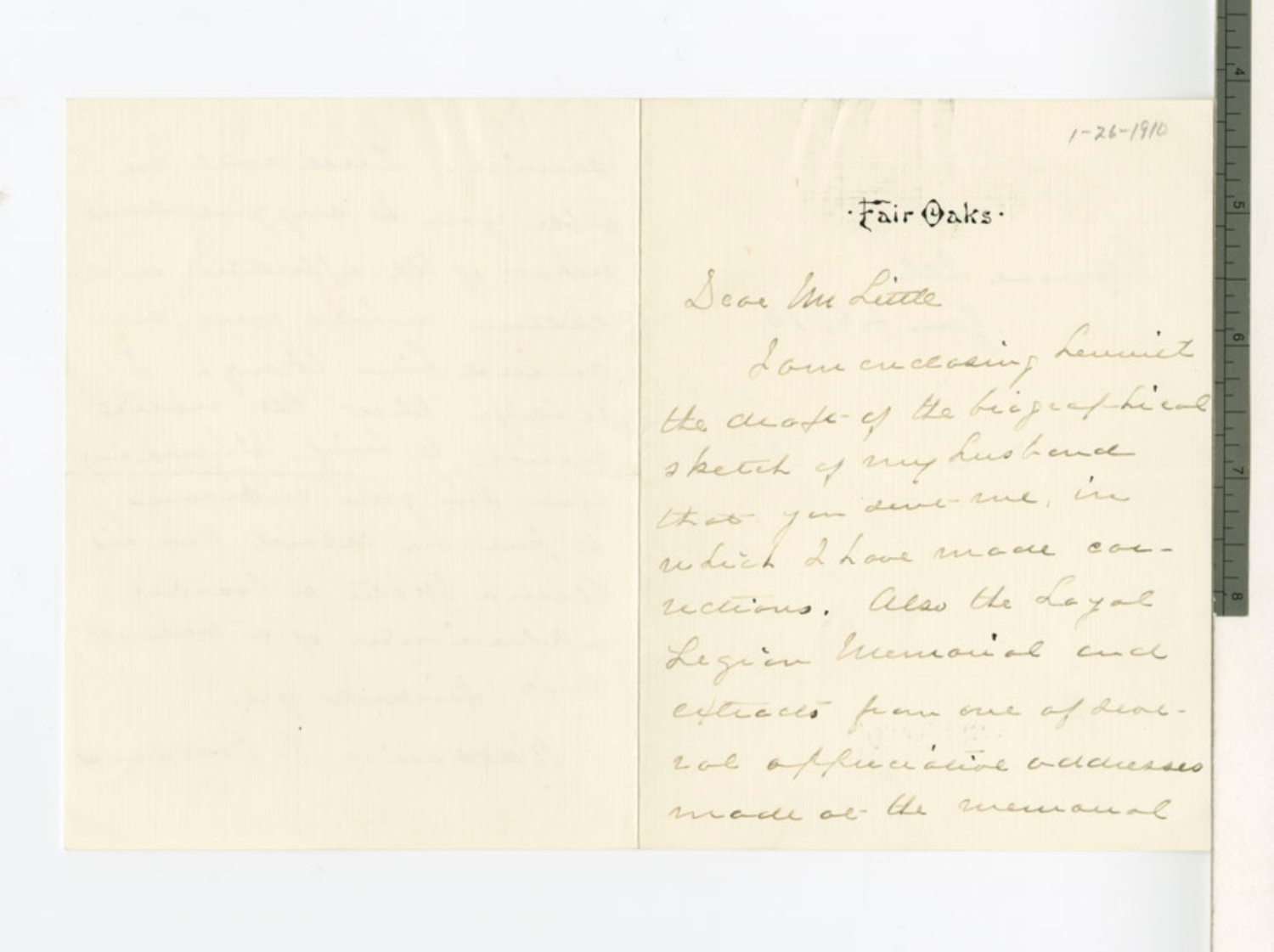**Service Committee Committee State** Glenna Lel.  $\int$  an. 26/10

service. Liese mil en. able you to suggest some. whoe of the affection and eateen which were ac cardide him though I realize that the matic must be being. Thanking you for your cudrooms! to hue on record fachis alma matic a loseing appearante of a volund life Sincerely yes ... Kathaine F. Nou and